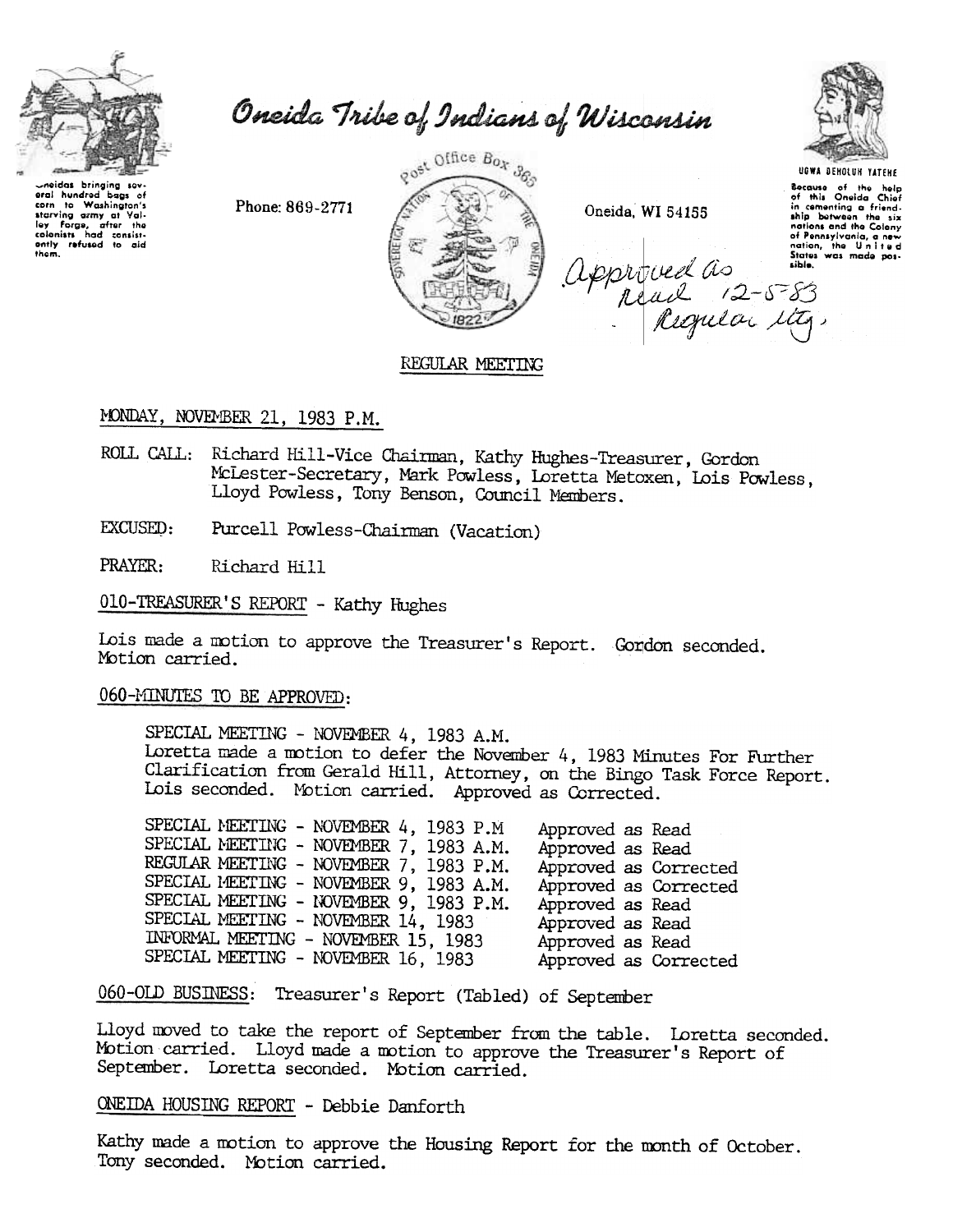Oneida Tribe of Indians of Wisconsin Regular Meeting - November 21, 1983 P.M. Page 2

### Oneida Housing (Continued)

Lois made a motion to approve Resolution  $#11/21/83-A$  which states, that the Oneida Business Committee grants authorization to the Oneida Housing Authority to allow the Township of Oneida to provide 100% needed maintenance for the subdivision road, and to enter this road on the Township roads system making it eligible for gas tax aids. Also, that the Chairman and Secretary of this committee are authorized to execute any documents required for and in behalf of the Oneida Tribe. Tony seconded. Mark abstained. Motion carried.

200-LAND COMMITTEE REPORT OF NOVEMBER 14, 1983 - Chris Doxtator

- 1. Recommended by Land Committee to accept the cancellation of Roxana and Charles Skenandore by "Mutual Consent" for a 2 acre site on "H" next to Roxana's parents. Lois moved to approve recommendation. Kathy seconded. Motion carried.
- 2. Recommended by Land Committee to accept the following proposed leases:

Pat Lassila - Moore Road Carla Clark - County Trunk "U" Joe & Leslie Webster - Freedom Rd. Gina Furmaker - Van Boxtel Rd.

Loretta moved to approve recommendation. Lois seconded. Motion carried.

- Recommended by Land Conmittee to accept the beneficiary request of Irene Danforth to designate her daughter Alfreida M. Franco for her assignment of  $2\frac{1}{2}$  acres including the improvements. Loretta moved to approve. Lloyd seconded. Motion carried. 3.
- Recommended by Land Committee to allow Pat & Merlin Cornelius to lease the Ambrosius & Van Schyndel farm land for five (5) years at \$10.00 per acre per year, and when the properties are acquired in trust status, the approval will reflect the action date. Lois moved to approve. Lloyd seconded. Loretta, Mark and Kathy abstained. Motion carried. 4.
- Recommended by Land Committee to allow the Maintenance & Recreation programs to utilize the machine shed at the Peterson farm for storage, until the spring of 1984. Gordon moved to approve. Loretta seconded. Motion carried. 5.
- Recommended by Land Conmittee to accept cancellation on Lydia Denny's lease. Prior action taken. 6.
- Recommended by Land Committee to accept the residential lease application of Kim & Ian Mishimoto for Lydia Denny's former site. Prior action taken. 7.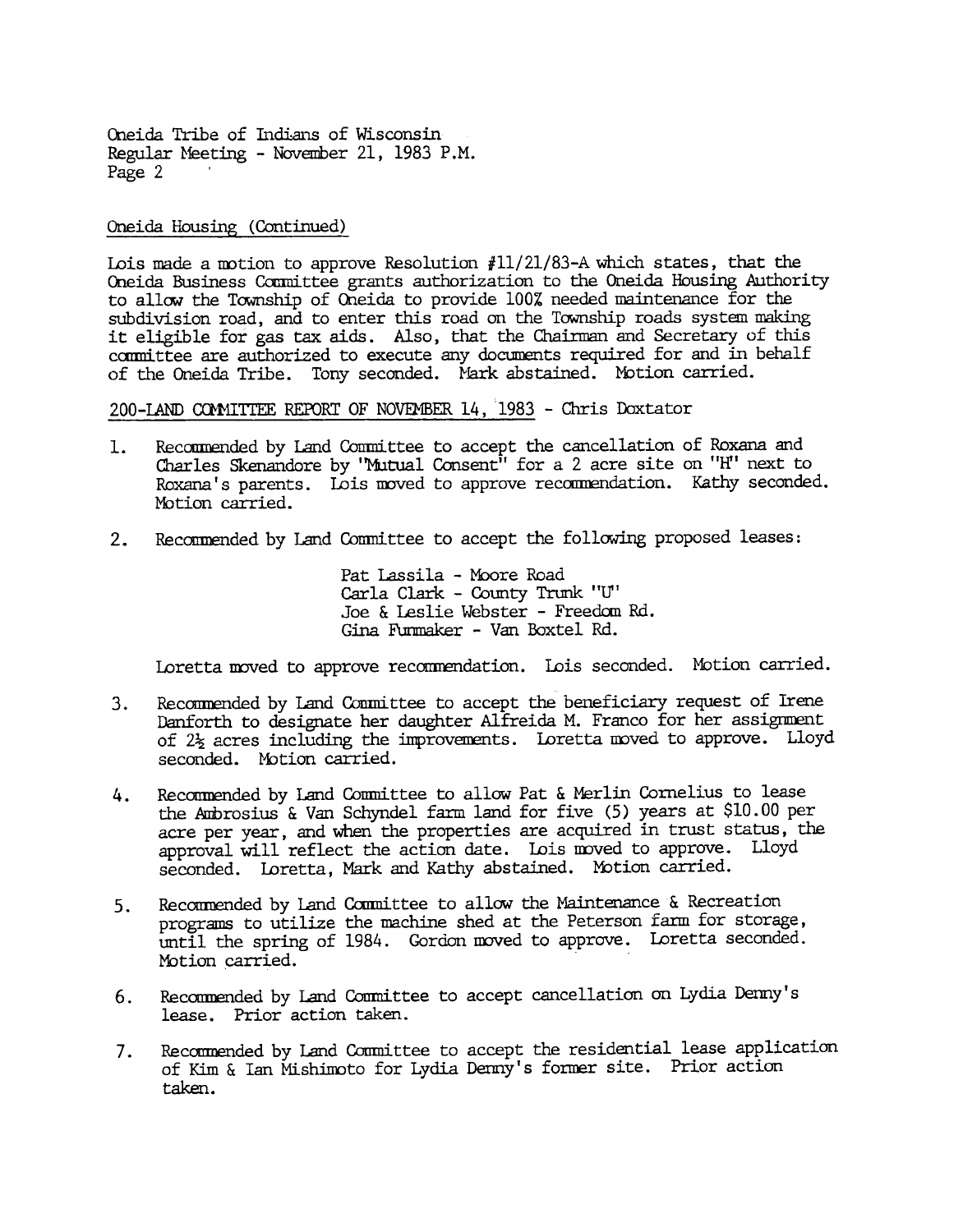Oneida Tribe of Indians of Wisconsin Regular Neeting - November 21, 1983 Page 3

200-Land Committee Recommendation (Continued)

- 8. Recommended by Land Committee to accept the lease application of Diane Furmaker. Lois moved to approve. Gordon seconded. Motion carried.
- 9 Recommended by Land Committee to advertise the Peterson house for rent the mnth of December for \$400.00 negotiable occupancy to be January 1, 1984. Gordon moved to approve. Lois seconded. Motion carried.
- 10. Report: Mike Schaepe's. seconded. Motion carrie Lois moved to approve the report. Loretta
- seconded. Motion carrie Office. Gordon moved to approve the report. Lois
- 12. Report: Woodcutting. Loretta moved to approve the report. Gordon seconded. Motion carried
- 13. Prior action taken on Ninham property for rent with option to purchase. Al Reed, as first dhoice.

ALCOHOL & OTHER DRUG ABUSE - Marj Stevens

Mari presented a letter of concern from Oneida Community people and also members of programs within the tribe requesting support in trying to deal with the numerous incidents occurring here on the reservation. The letter cited many examples of incidents from the past and present, as a result of drug & alcohol abuse. The letter requests that the Tribal Government put the prevention efforts on a top priority by the Tribe. Special emphasis was asked on a provision of public support to parents and community organizations. Also, to adopt a resolution regarding enforcement of existing laws to be forwarded to local law enforcement authorities of both counties and local tavern keepers, and establish an imnediate plan of action to alleviate the devastating effects of alcohol and drugs in our community.

Mark made a motion to have the Chemical Dependency Director, concerned Oneida Ccmmmity people, any Business Ccmnittee members, and program people draft a job description for the positions that are needed for the Chemical Dependenc Program, and that also a letter be drafted to the District Attorney concerning the serving of minors on the reservation. This letter is be to reviewed with the tribal attorneys.

Six months ago the tribe was host to a meeting of IHS Directors in the alcohol field. At that meeting there were people from different tribes and they discussed the various prevention programs they had developed on these reservations. Marj has the nanes of these people that were in attendance at this meeting. The Business Committee feels Marj should contact these people and bring a report on what they have done on a prevention program.

Mark would include in his motion a proposal from Marj's office on a halfway house and a detoxification center. Tony seconded. Notion carried.